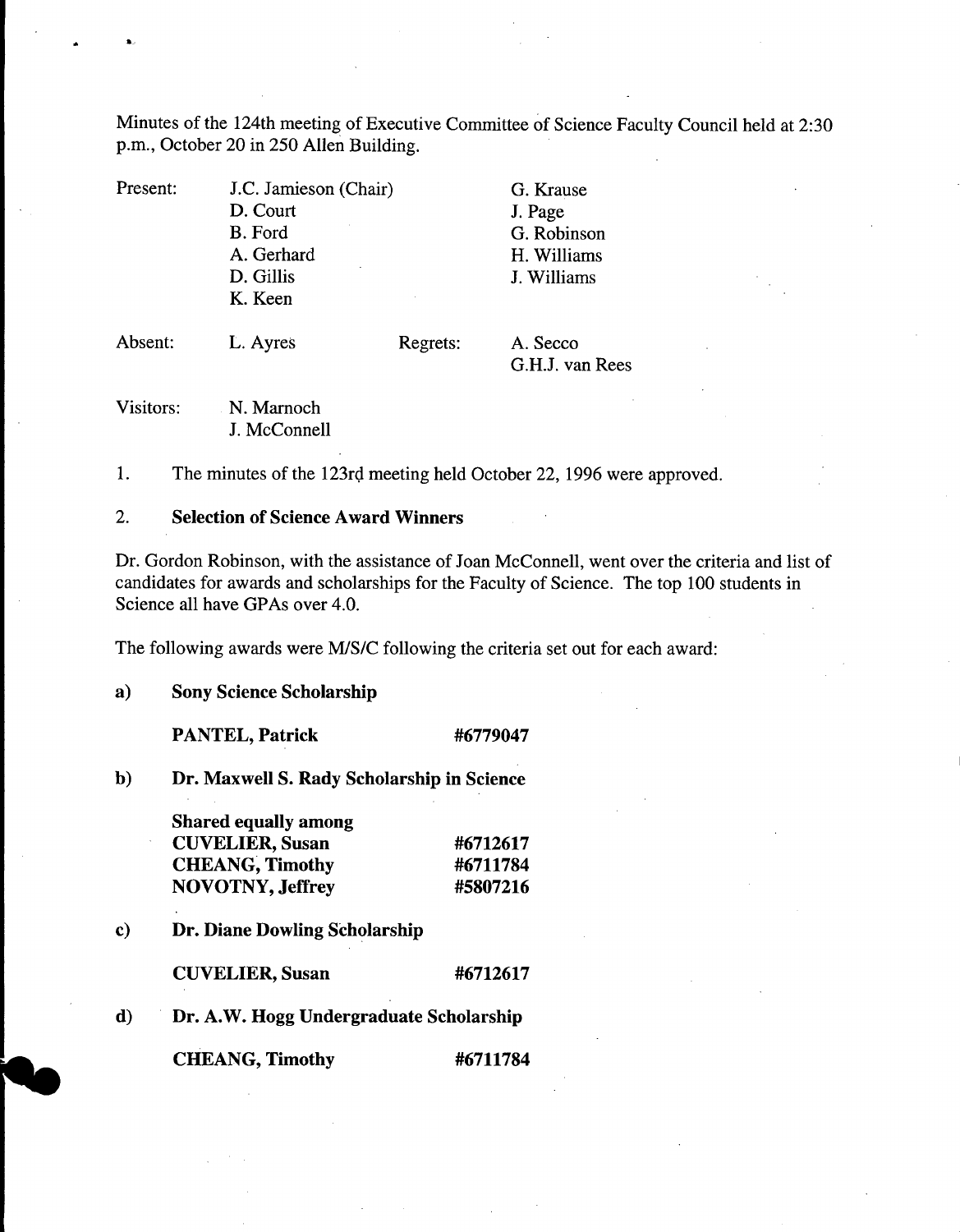**e) Classes '43 & '68 Reunion Scholarship** 

**Shared equally between SZYPOWSKI, Ryan #6722021 TOEWS, Steven #6724089** 

**0 Rosabelle Searle Leach Scholarship** 

**Shared equally between SZYPOWSKI, Ryan #6722021 TOEWS, Steven #6724089** 

 $g)$ **Isbister Scholarship** 

> **Shared equally among PANTEL, Patrick #6779047 CU YELlER, Susan #6712617 CHEANG, Timothy #6711784 NOVOTNY, Jeffrey #5807216 POTTER, Michael #6702377**

 $h)$ **Benjamin Cohen Scholarship** 

| <b>Shared equally among</b> |          |
|-----------------------------|----------|
| <b>BERARD, Roberta</b>      | #6711781 |
| <b>McLEOD, Robert</b>       | #6701626 |
| YANG, Ziao                  | #5375459 |

 $\mathbf{i}$ **Women in the Physical Sciences 1997** 

| POTTER, Jennifer | #6720735 |
|------------------|----------|
| SKRYPNYK, Iryna  | #6726475 |

**One additional award of \$2,000.00 to be shared equally between DEACON, Holly #6720714 SMITH, Kaleigh #6722771** 

#### **3. Revised Terms of Reference for Committee on Courses**

**It was MIS/C:** 

**That the Revised Terms of Reference for Committee on Courses be approved.** 

It was M/S/C:<br> **4. Faculty Course and Program Changes**<br> **14. Faculty Course and Program Changes were M/S/C:**<br> **14. Faculty Course and Program Changes were M/S/C:** 

**P1**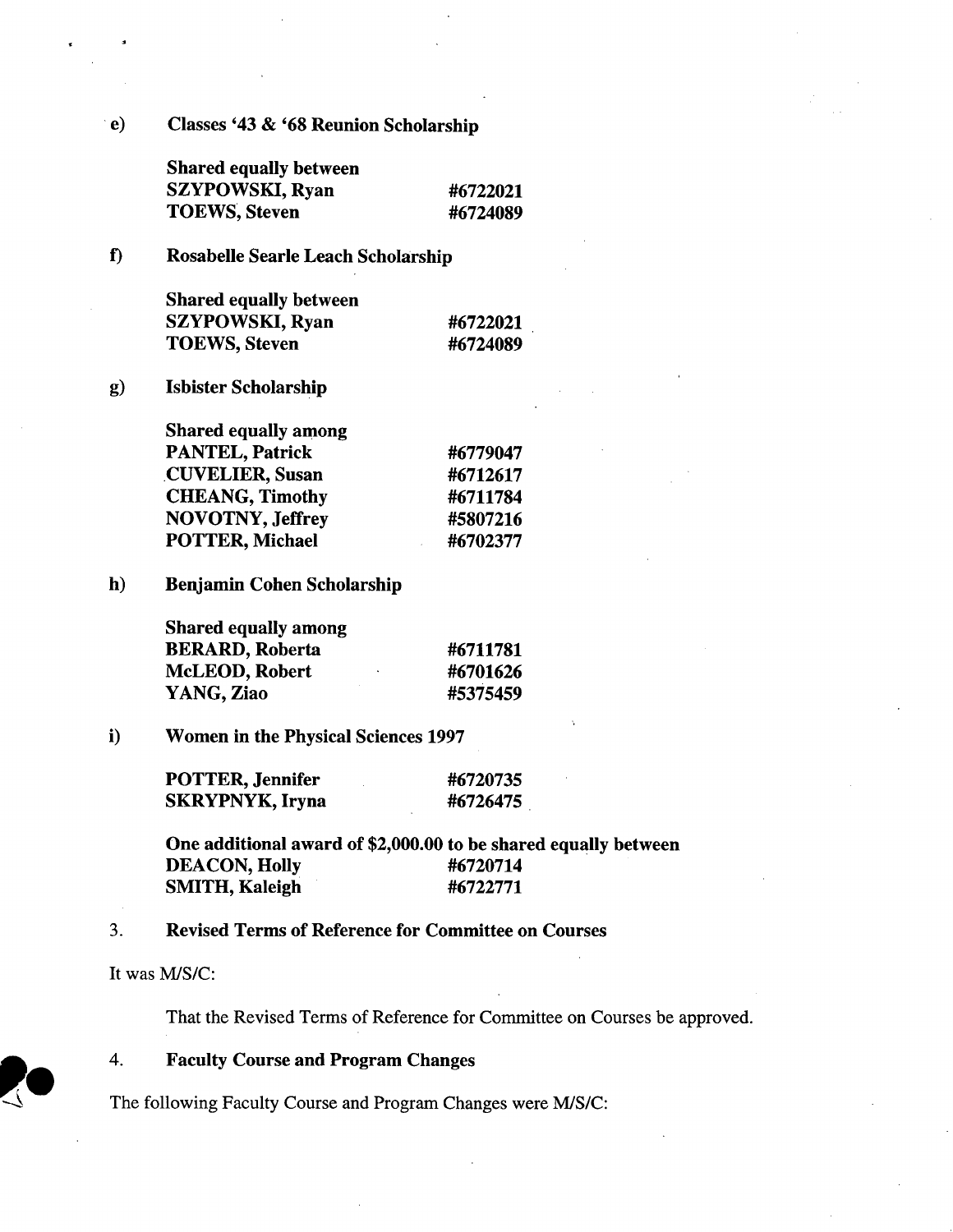- (i) Transfer of Astronomy to Physics
- (ii) Undergraduate Courses
	- a) Program Changes--Actuarial Mathematics
	- Course, Service and Program Changes--Applied Mathematics  $b)$
	- Program Changes--Applied Mathematics-Statistics Joint Program  $\mathbf{c})$
	- $\mathbf{d}$ Course Change--Botany
	- Course, Service and Proposed New Program (Computer Science-Mathematics  $e)$ Joint Honors)--Computer Science
	- I) Program Changes--Ecology Program
	- $g)$ Program Changes--Environmental Science Program
	- $h)$ Course, Service, and Program Changes--Geological Sciences
	- $\mathbf{i}$ Course Changes--Mathematical Sciences Introductory Program Concern was expressed by Dean Gerhard that there is a parallel process for approval by Senate of the Transition Year Report with regard to placement. testing. If Senate does not accept the Transition Year Report we would have to put these changes on hold.
	- $j)$ Program Change including name change from Department of Mathematics and Astronomy to Department of Mathematics
	- $\bf k)$ Program Changes--Mathematics and Astronomy-Actuarial Mathematics Joint Program
	- 1) Course Changes--Microbiology
	- Program Changes--Microbiology-Chemistry Joint Programs in Biochemistry and  $m)$ Biotechnology
	- Course, Service and Program Changes--Physics  $n)$
	- $\mathbf{o}$ Course and Program Changes--Statistics
	- $p)$ Program Changes--Statistics-Actuarial Mathematics Joint Program
	- Program Changes--Statistics-Mathematics Joint Program  $q)$
	- $r)$ Course Changes--Zoology
	- Courses Offered in Other Faculties and Schools acceptable for credit in Science- s) Agricultural and Food Sciences and School of Music

#### (iii) Graduate Courses

Dean Williams reported that all these changes have been approved by the Faculty Graduate Committee and have been accepted by GCRAC.

- Course Change--Botany a)
- Graduate Program Changes to Supplementary Regulations--Mathematics and  $b)$ Astronomy
- Changes to Supplementary Regulations--Microbiology  $\mathbf{c})$
- $\mathbf{d}$ Course Changes--Physics
- Supplementary Regulations--Physics  $e)$ 
	- As these regulations were not attached to the Course Change package, changes were read and then approved.

Dean Williams indicated that Graduate Courses should be brought to Executive for information only.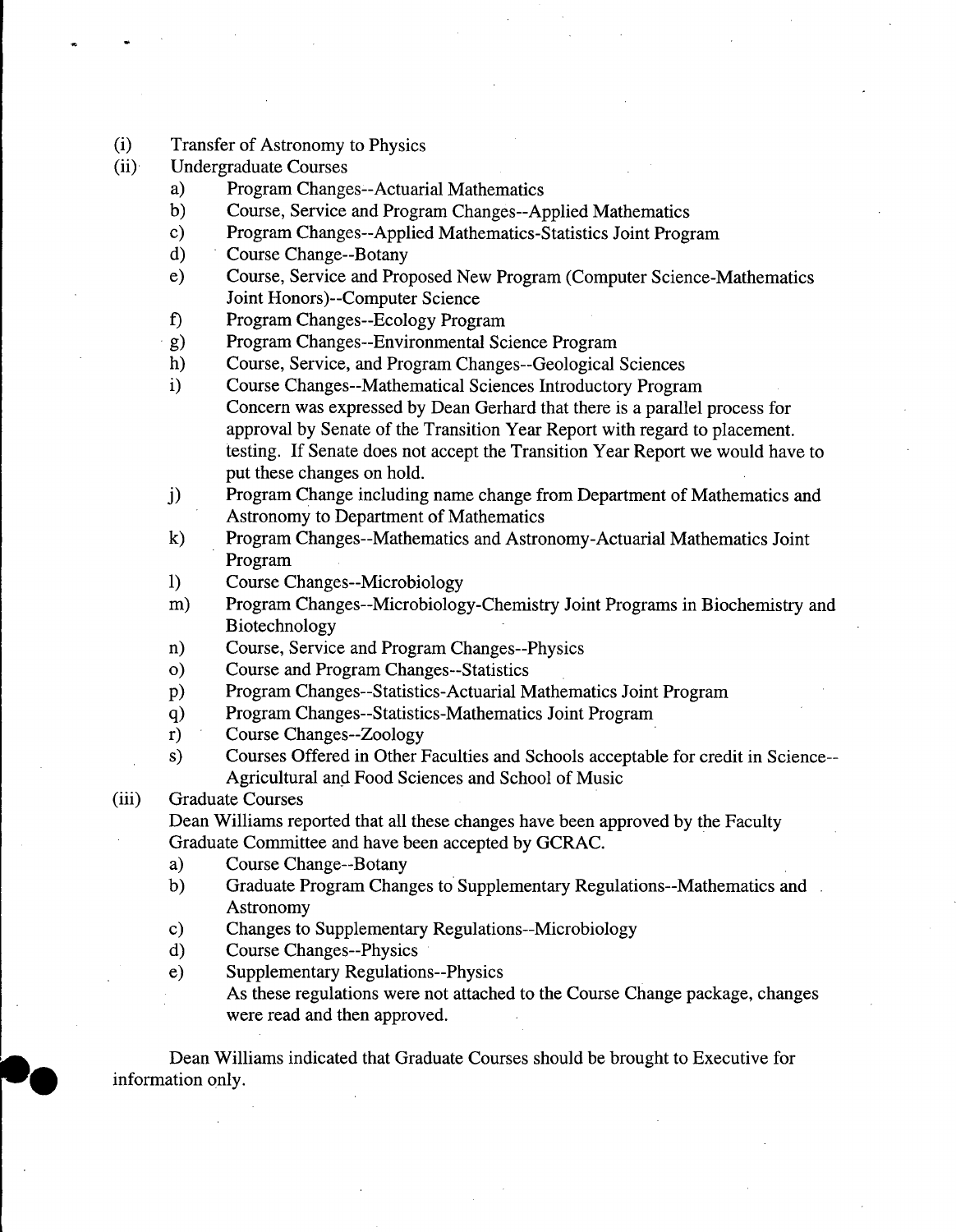# *5.* **Revised Faculty Council of Science By-Laws**

It was M/S/C:

That the revised Faculty Council of Science By-Laws be approved.

As there was no further business, meeting adjourned 4:00 p.m.